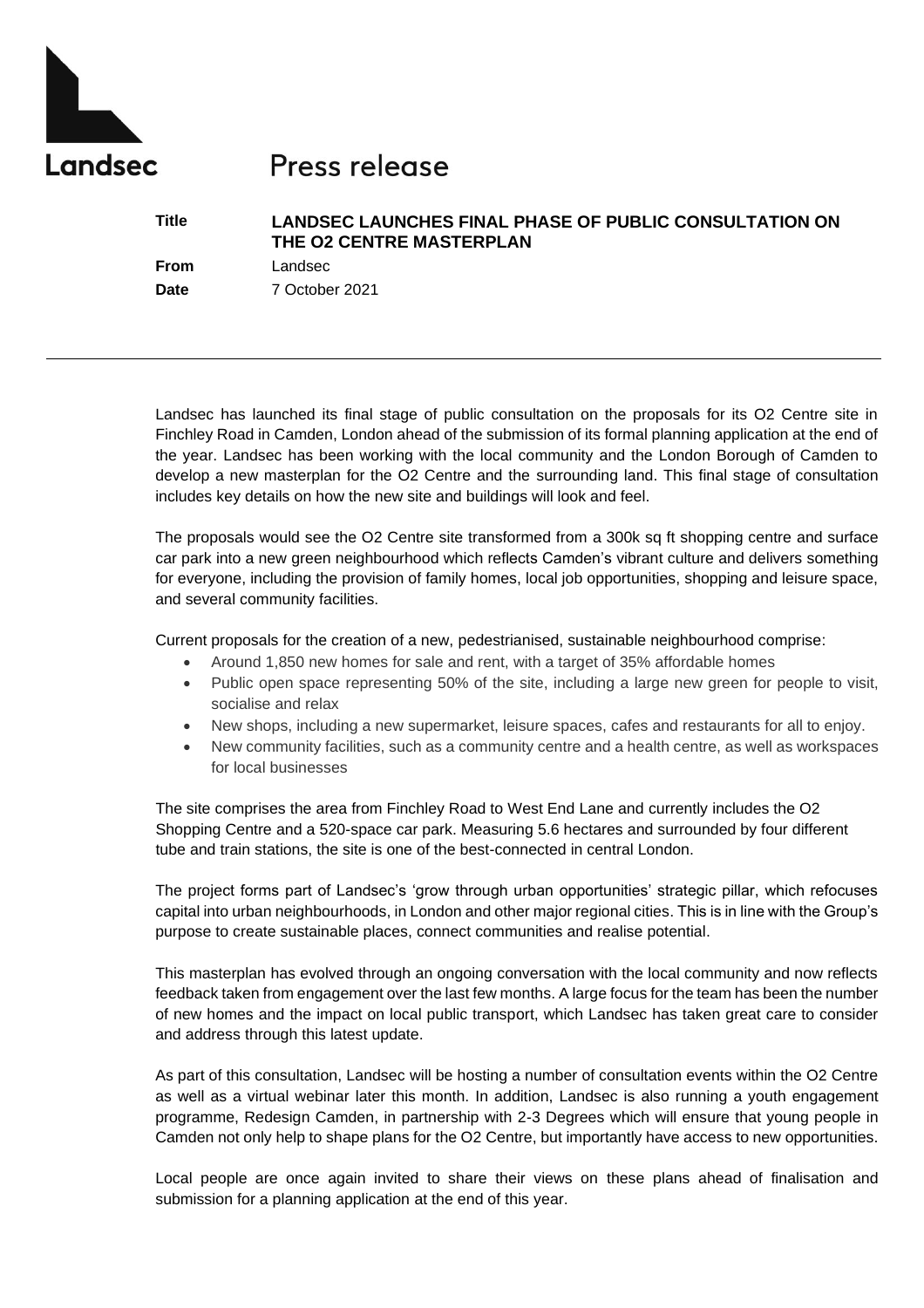

#### **Landsec's Project Lead Timothy Trillo said:**

*"We are excited to be working towards the submission of these proposals for the O2 Centre, a site with significant potential for the surrounding area. The masterplan for the O2 Centre is an example of the opportunities we can develop - new urban neighbourhoods that are shaped by local communities and celebrate local identity.* 

*We've been clear about the growth potential of these urban opportunities alongside the role of regeneration in offering new, sustainable urban neighbourhoods in London and across the UK. This mixed-use, multiphase approach enables us to bring schemes to life as we develop, creating a sense of place, purpose and belonging to future proof their success.* 

*In the example of the O2 Centre, we've worked continually over the past year alongside our key stakeholders and the community to create what we believe is an exciting opportunity and vision for the future of this important site. This is just one of five suburban London shopping centres in our portfolio that have significant repurposing potential. We look forward to sharing more detail on this in due course."*

-ENDS-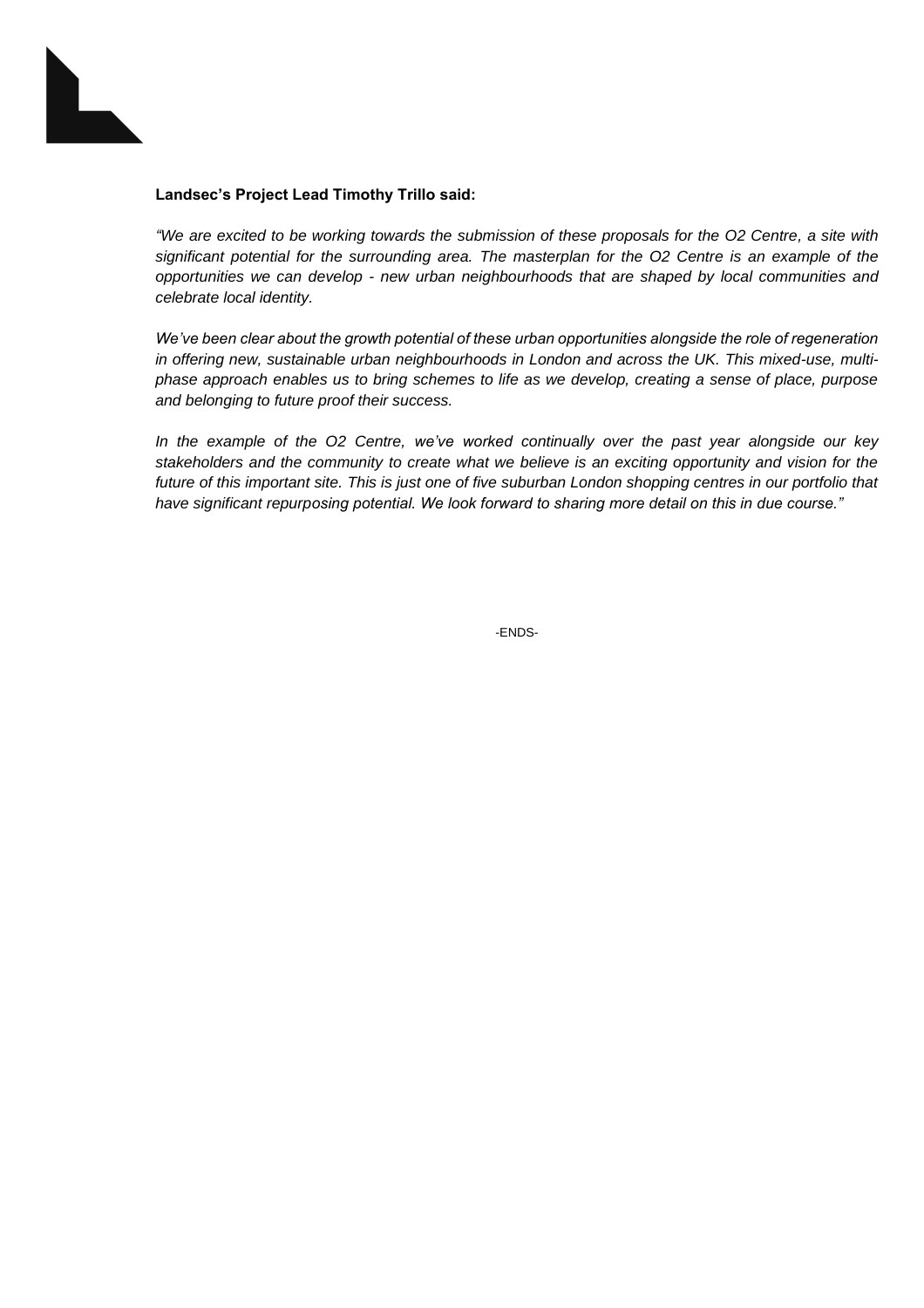### **Notes to Editors:**

The key principles of the masterplan are:

- 1850 new homes for sale and rent, arranged in buildings from 3-16 storeys in height, with 35% affordable homes.
- Safeguarding space for and contributing financially to station access improvements. We are working closely with Transport for London to ensure that local concerns and issues are addressed50% of the site dedicated to publicly accessible open space for all.
- A long tree-lined park connecting West Hampstead and Finchley Road.
- A safe, secure, outdoor neighbourhood, with play spaces for families.
- New shops, including a new supermarket, leisure spaces, cafes and restaurants for all to enjoy.
- New community facilities, such as a community centre, a health centre, as well as workspaces for local businesses.
- A large new green, about 10 and half tennis courts in size, for people to visit, socialise in and relax.
- A car free, highly sustainable neighbourhood which is open to all.
- A new community garden, added to the centre of the site following local feedback.

### **About the site:**

- The site extends from Finchley Road to West End Lane and includes the O2 shopping centre. Over half of it is taken up by a 520-space tarmac car park. It is approximately 5.6 hectares.
- It is identified in local and regional policy as an appropriate place for redevelopment, with taller buildings and a significant number of new homes to meet the urgent need both in Camden and London.

### **About the consultation:**

- The consultation website can be viewed here o2centreconsultation.co.uk
- The online survey will run from 1 October until 1 November
- Following this a summary of the feedback will be posted online. For a summary of Landsec's last round of engagement, please visit [https://o2centreconsultation.co.uk/consultation/.](https://o2centreconsultation.co.uk/consultation/)
- A planning application is to be submitted in December 2021.

### **About Landsec**

At Landsec, we build and invest in buildings, spaces and partnerships to create sustainable places, connect communities and realise potential. We are one of the largest real estate companies in Europe, with a £10.8 billion portfolio of retail, leisure, workspace and residential hubs. Landsec is shaping a better future by leading our industry on environmental and social sustainability while delivering value for our shareholders, great experiences for our guests and positive change for our communities.

Find out more at landsec.com

| Please contact:                |                            |
|--------------------------------|----------------------------|
| <b>Press</b>                   | Investors                  |
| Jonathan Sibun (Tulchan Group) | Ed Thacker                 |
| +44 (0) 7779 999 683           | +44 (0) 20 7024 5185       |
| jsibun@tulchangroup.com        | edward.thacker@landsec.com |